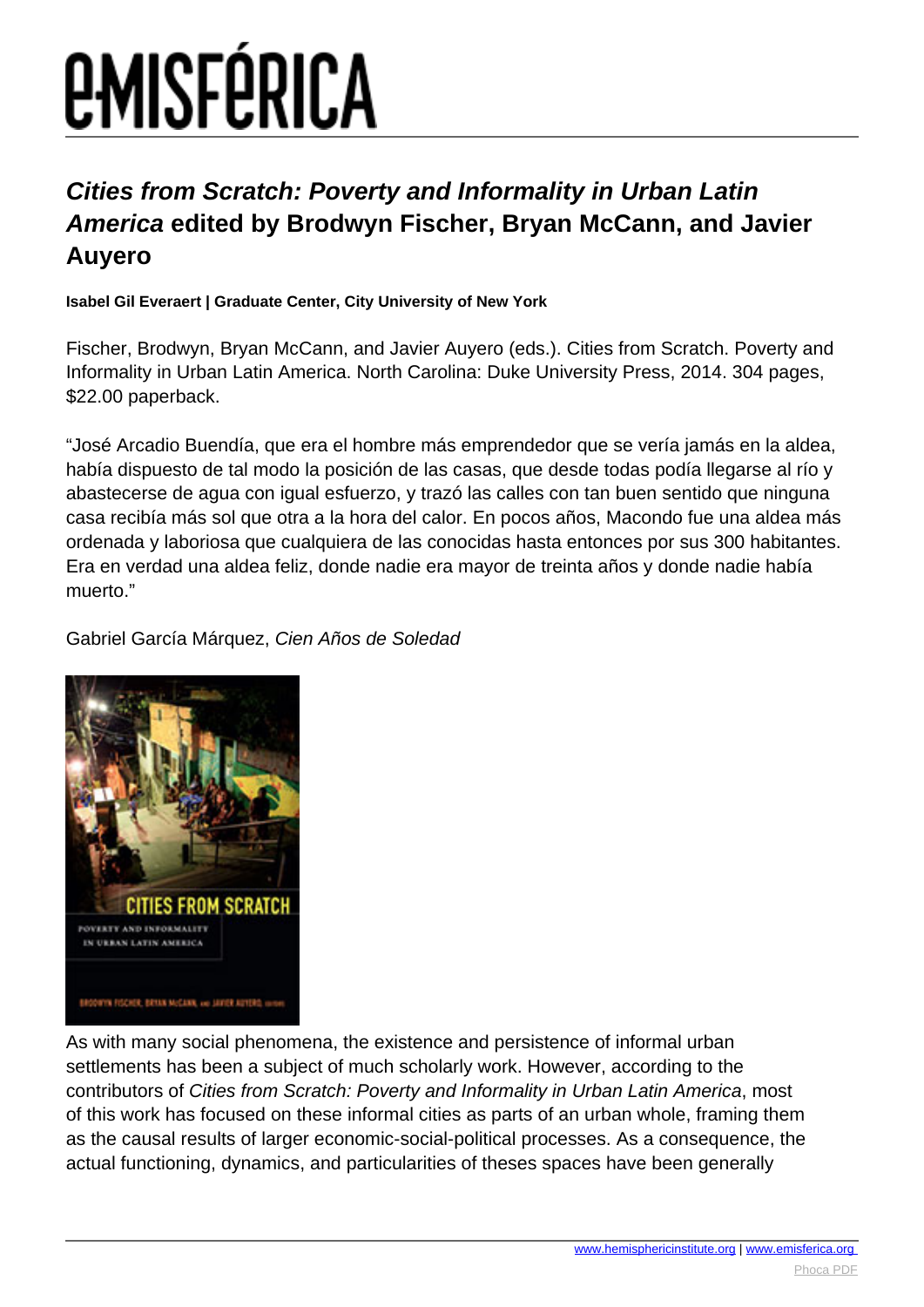## *<u>EMISFÉRICA</u>*

obscured by the focus on structural processes, such as economic crises, political regime changes, or global urban trends. As Brodwyn Fischer argues in the introduction, this compilation of essays aims to play with the global-local paradox in which these informal cities are immersed. This playfulness allows for the recognition both of structural factors in the constitution and persistence of informal cities, and the importance of local dynamics in their formation, organization, and permanence. In an increasingly urban world, ask Fischer and the authors of this volume, "what does it mean when an enduring feature of urban life is persistently defined as a symptom of contemporary crisis?" (11). How does one approach the inevitable tension that arises from the fact that "the favela (or other informal urban settlements) and the bairro (formal urban settlements) are symbiotic at a deep level, but the divisions that separate them are also enduring" (124)?

The collection of essays challenges existing literature around the informal city in several ways. First of all, it denounces the tendency towards presentism—the failure to acknowledge the relevance of past events in present issues, and the effect that the latter will have on future arrangements—in recent urban poverty scholarship. Several of the essays of this volume, including Fischer´s detailed historical study of favelas in Rio and Mocambos in Recife and Bryan McCann's historical assessment of the intertwining histories of a favela and a middle-class neighborhood in Rio de Janeiro, are a reaction to this tendency. In these essays, edge cities, or informal urban settlements, are acknowledged as part of a larger historical process and as part of a bigger structure, rather than as spaces that emerged out of an ahistorical void. The essays place the informal cities within a broader context. Following this idea, the book also focuses on the temporality of these sites by resisting the tendency to understand informal cities as backward spaces that modernity has not reached. Instead, informal cities are portrayed as a fundamental element of the urban fabric, not necessarily related to the degree of modernity or progress that a particular city has accomplished. In short, the volume contests linear progressive narratives by understanding these settlements as part of the city as a whole, not as primitive fragments on a path towards what is sometimes portrayed as inevitable formality and institutionalization. As an explicit challenge to this linear modernization narrative, in his chapter on property-rights conflicts in the slums in Mexico City, Emilio Duhau argues that, in the long term, informal urban spaces in Mexico City Metropolitan Zone, as well as others within Mexico, generally function as progressive habitats rather than as backward, fixed spaces. In other words, Duhau believes that the informality and precariousness that characterizes these spaces is something that, mainly through the organization and mobilization of inhabitants, will be overcome eventually, and will not remain part of the urban dynamic.

Beyond the temporal placement of the informal city, the authors also undertake the task of repositioning it spatially. Authors place emphasis both on the local conditions, contexts, and dynamics of informal cities, as well as on their role as part of a global urban phenomenon. While the book's focus on Latin America serves as a response to a lack of scholarship in that region's particular conditions, it does not limit the possibilities for generalizing these case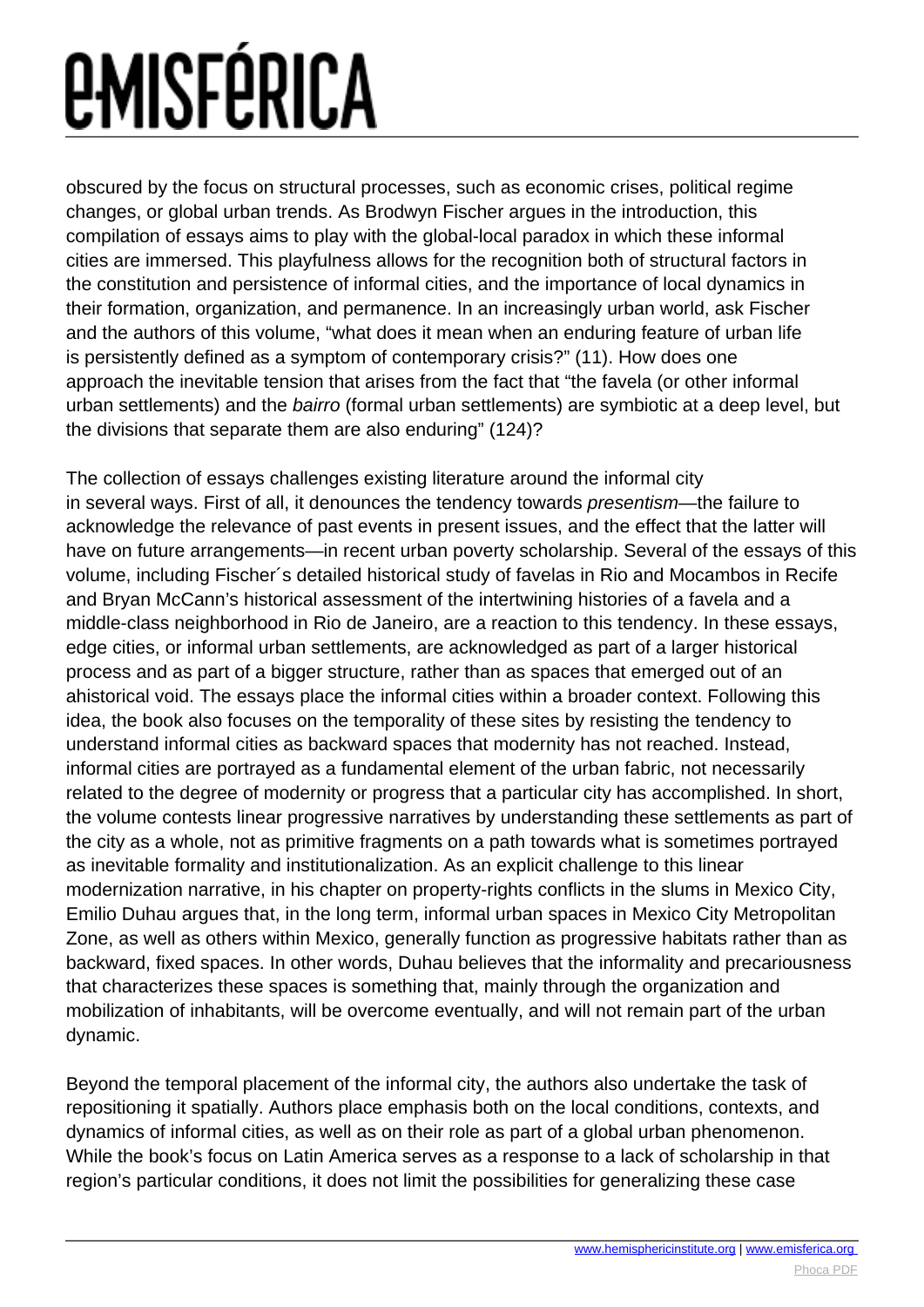## *EMISFÉRICA*

studies to other situations. In chapter four, for instance, Luis Fanor Hernandez illustrates how three large-scale processes in Nicaragua—the Sandinista revolution, the urban development plan and the construction of public housing complexes, and the later youth gang phenomenon—directly and indirectly altered the local social dynamics and spatial organization of the wider urban fabric. Mariana Cavalcanti also highlights the inevitable coexistence and interdependence of the formal and informal city in Chapter 8, where she claims that "the favela-pavement boundary $^{\rm 1}$  in question is neither spatial nor physical but an essentially symbolic construction." This boundary is "socially productive, experienced and constructed by different subjects" (212).

Cities from Scratch also aims and succeeds at contributing to ongoing debates around constructions of the subjectivity of informal-city dwellers and the diverging consequences of defining informal city inhabitants as dispensable "others," in contrast to considering them an integral part of the urban population. An example is illustrated in Murphy's study of housing issues in Chile. During the 1960s and 1970s in Santiago, he argues, rights to ownership were inextricably linked to the "quality" of people. In other words only "good people" could own a property; to put it another way, if a person owned a house or a piece of land, he or she was automatically considered to be a good citizen. In her chapter, Sujatha Fernandes demonstrates how populations respond to such structures of violence. She writes about the occupation of the Teatro Alameda in Caracas, Venezuela, as an example of residents organizing to foster "community presence in the streets and public spaces of the barrio" (186). This collective presence emerges as resistance to emtiness and vacancy due to social decline, government neglect, and socioeconomic crisis that affected the poorest areas of cities in Latin America. Continuing to place the subjects in the center of the analysis, in the final essay of the book, Javier Auyero talks about informal urban dwellers as victims of sustained environmental and economic violence. The last line of Auyero's text, however, leaves the reader with a more pessimistic feeling than the one toward which the previous essays had built. Auyero states, "Powerless waiting, in other words, is a recurring and almost modal experience among the destitute" (258).

What starts as an optimistic repositioning of the informal city toward center stage, the foregrounding of local dynamics and networks, and the celebration of its inhabitants as active and resilient, ends up as a denunciation of the informal city as a forgotten and, moreover, a purposefully excluded entity. Despite the grim feeling that inundates the end of the book, however, the informal city is successfully made visible as an entity in itself throughout the pages of Cities from Scratch. The more comprehensive look at informal cities that this book offers is paramount for the future of urban settlements' research worldwide. The particular conception and understanding of this phenomenon will not only impact present and future urban planning discourses and guide public policy. It will also have a substantial effect in the day-to-day urban dynamics and life of urban dwellers, both "formal" and "informal."

**Isabel Gil Everaert** is a PhD student in the Sociology program at the Graduate Center of the